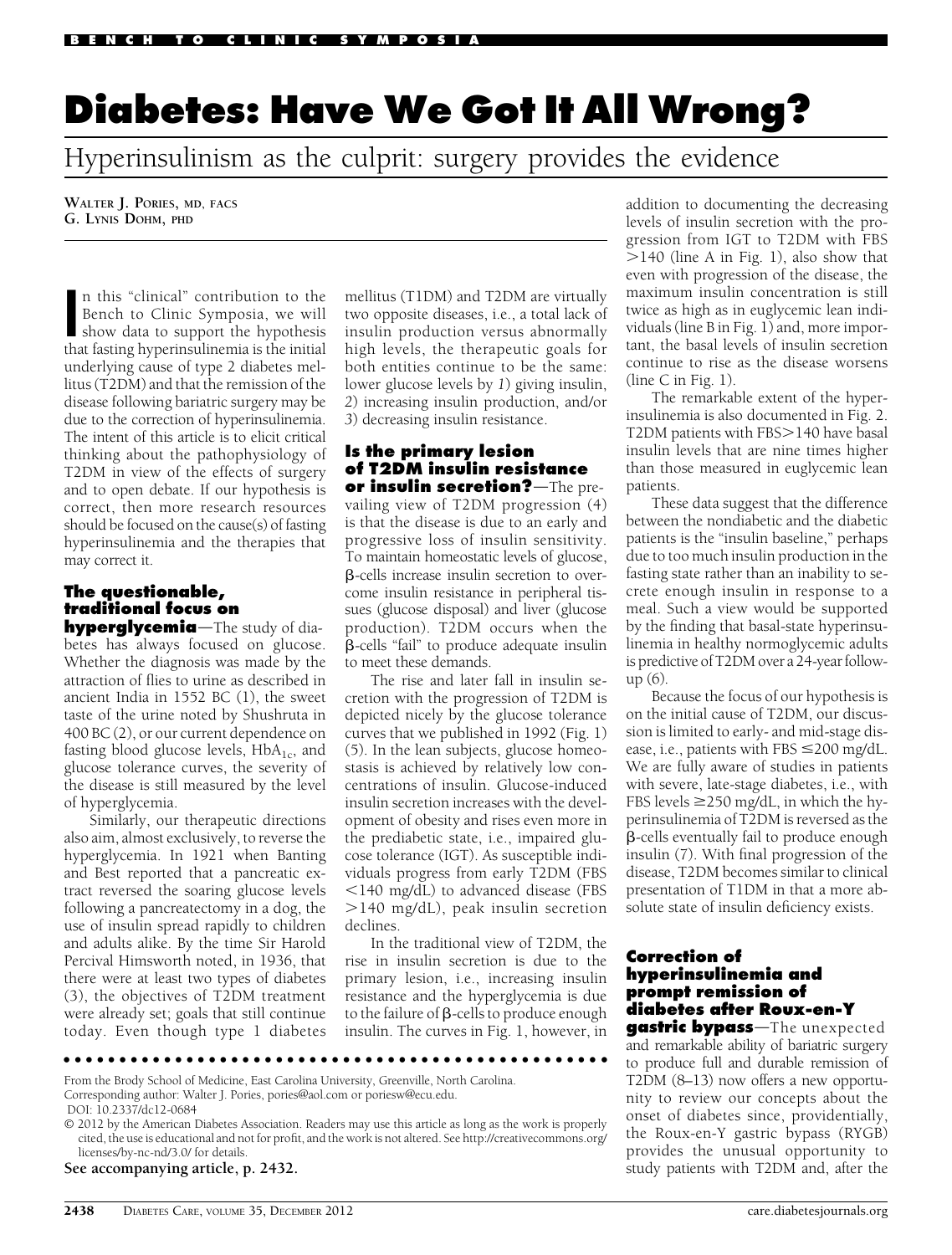#### Pories and Dohm



**Figure 1**—Glucose tolerance curves in five cohorts: normal lean, normal obese, IGT, early T2DM, and advanced T2DM (data previously published [5]). While there is a reduction in peak insulin secretion with progress of T2DM (A), the peak insulin secretion is still higher in advanced disease than in normal subjects (B) and there is an increase in basal insulin secretion (C).

surgery, to assess these same individuals again without the disease.

Our studies as early as 1992 had demonstrated that correction of fasting glucose after bariatric surgery was accompanied by the rapid correction of hyperinsulinemia and, as far as we can determine, most, if not all, of the studies of diabetes remission after RYGB have also observed lowering of fasting insulin levels.

To investigate the relative importance of excessive insulin secretion in early- and mid-stage T2DM, we studied obesenondiabetic and obese-diabetic patients (FBS of  $164 \pm 16$  and  $HbA_{1c}$  of  $8.7 \pm 0.5$ ) before they had gastric bypass surgery and again 1 week and 3 months after surgery. A group of lean control subjects was



Figure  $2$ -Fasting insulin in normal lean, normal obese, IGT, early T2DM, and advanced T2DM (data previously published [5]).

also studied for comparison. Data from our article by Reed et al. (14) has been redrawn and is shown in Fig. 3.

Prior to the Roux-en-Y surgery, basal insulin levels in obese T2DM subjects are so high that the  $\beta$ -cells can no longer respond to food intake with additional insulin secretion (Fig. 3A). Within a week after the surgery, however, along with the correction of glucose levels and resolution of the T2DM, basal insulin levels return to normal and the food stimulated spike of insulin secretion is restored to levels equal to normal lean control subjects (Fig. 3B and C).

These data demonstrate that the  $\beta$ -cells in the diabetic patients, even after a decade of disease, still retain capacity for insulin secretion sufficient to produce a completely normal insulin response immediately after surgery. Accordingly these results suggest that hyperinsulinemia is the primary lesion in T2DM, and the inability to respond to a mixed meal before surgery is due to the already elevated basal insulin secretion.

## Exploring the hyperinsulinemia of

**T2DM** $-$ There are at least three possible explanations for the excessive basal insulin secretion in T2DM that seem reasonable: insulin secretion is elevated 1) as a feedback mechanism to overcome insulin resistance, 2) in response to changes in plasma glucose or plasma

free fatty acids, or 3) in response to a signal from the gut. Since the only intervention with bariatric surgery is imposed on the gut, the third explanation seems most plausible and forms the basis of a new hypothesis that will be discussed later.

To investigate if fasting insulin is reduced after gastric bypass surgery because of changes in glucose, free fatty acids, and/or insulin resistance, the values for fasting insulin from our study mentioned above (14) are plotted against values for glucose, NEFA, and insulin sensitivity index (Fig. 4A–C)

In agreement with many other reports, prior to surgery, fasting glucose, nonesterified fatty acids (NEFAs), and insulin were higher in obese than in lean subjects and even higher in patients with diabetes. Prior to surgery there was a clear direct relationship between 1) fasting glucose and fasting insulin (Fig. 4A), as well as 2) NEFAs and insulin (Fig. 4B), and 3) an inverse relationship between insulin sensitivity and insulin (Fig. 4C).

If fasting insulin is reduced after bariatric surgery because of changes in glucose, free fatty acids, and/or insulin sensitivity, then plasma insulin would be predicted to follow the presurgery regression line to a lower level of both parameters. The results were in stark contrast to this prediction because after surgery fasting insulin levels were as low as those of lean control subjects irrespective of the fasting glucose, free fatty acids, or insulin sensitivity (Fig. 4A–C).

These findings demonstrate that after gastric bypass surgery, fasting insulin is independent of the effects of fasting glucose, fasting free fatty acids, and insulin sensitivity. This "uncoupling" or disassociation of fasting insulin from BMI (kg/ m<sup>2</sup>), fasting glucose, and insulin sensitivity was also seen in nondiabetic subjects who were studied in a weight stable condition more than one year after gastric bypass surgery (14,15). From these results we conclude that correction of hyperinsulinemia is not secondary to changes in glucose, free fatty acids, insulin sensitivity, or BMI but is a primary metabolic change that occurs in response to gastric bypass surgery.

#### How does correcting hyperinsulinemia result in reversal of diabetes? - It is not

intuitively obvious that lowering fasting insulin would also reduce glucose levels, i.e., improve diabetes. If insulin is suppressing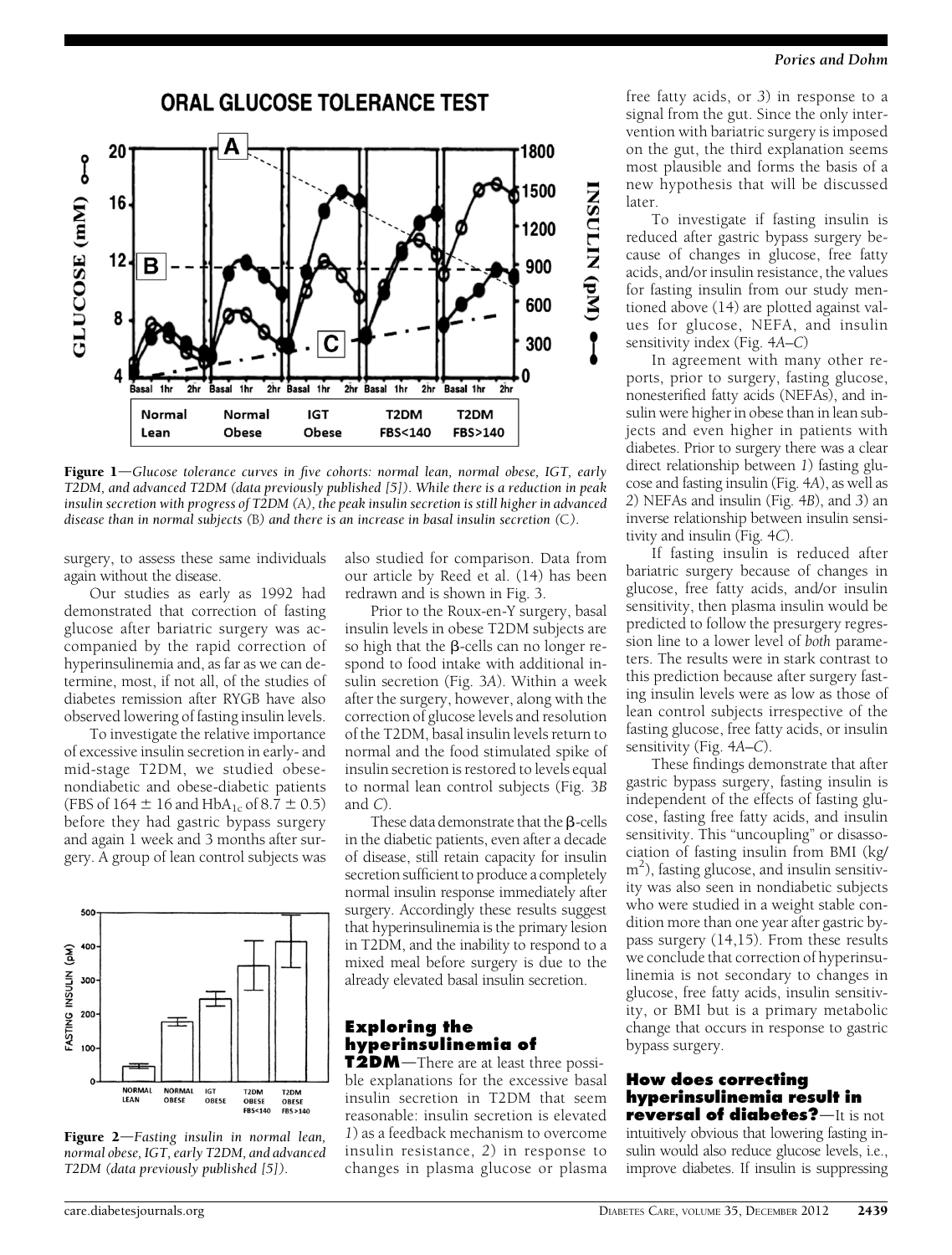#### Clinic



Figure 3-Plasma insulin in obese nondiabetic and diabetic patients after a mixed-meal challenge. Redrawn from the data published by Reed et al. (14). A lean control group is shown each time for comparison before surgery (A), a week after surgery (B), and 3 months after surgery (C).

liver glucose production, then lowering insulin should increase glucose, i.e., make diabetes worse with a corresponding increase in hepatic glucose output.

Plasma glucose concentration after a 12-h fast is primarily regulated by the rate of hepatic gluconeogenesis, which in turn is regulated by insulin, glucagon, and glucocorticoids. The decrease in insulin after RYGB would be counter-regulatory to reducing gluconeogenesis. Likewise, the changes in the concentrations of glucagon, cortisol, and corticocosterone in patients with diabetes after RYGB do not provide a mechanism to explain the reduction in gluconeogenesis (W.J.P., G.L.D., unpublished data).

Another explanation could be regulation of gluconeogenesis through substrate supply. Consoli et al. (16) demonstrated that appearance rates of lactate and alanine were greater in diabetic patients than in nondiabetic patients. Likewise, conversion rates of lactate and alanine to glucose were greater in diabetic subjects.



**Figure 4**—Correlations of fasting insulin with fasting plasma glucose  $(A)$ , fasting plasma free fatty acids (NEFAs) (B), and insulin sensitivity index (ISI) (C). Fasting glucose, fasting insulin, and ISI were previously reported (14). Group symbols: square = lean control group; triangle = obese (nondiabetic) group; circle = diabetic group. Time symbols: black square, triangle, and circle = presurgery; white triangle and circle = week of surgery; gray triangle and circle = 3 months postsurgery.  $L =$  lean control group; OB = obese (nondiabetic) group before surgery; DB = diabetic (obese) group before surgery; OA = obese group after surgery; DA = diabetic group after surgery. wk, week; mos, months.

To examine if changes in lactate production might explain the changes in fasting glucose, we assayed plasma samples from the study mentioned above (14). Before surgery, fasting lactate concentrations were significantly correlated with fasting glucose in the diabetic group (Fig. 5A). After RYGB surgery, lactate was dramatically reduced in diabetic patients (Fig. 5B). We also have preliminary data (W.J.P., G.L.D., unpublished data) that fasting concentrations of pyruvate and alanine are reduced after RYGB in the same

fashion as lactate. The reduction in lactate after surgery is related to the decreases in fasting glucose (Fig. 5C). Although correlations do not prove cause and effect, these data lead us to speculate that a reduction in production of lactate reduces the substrate for gluconeogenesis and thus leads to lower plasma glucose concentration after RYGB.

The questions that remain are why is fasting lactate high in a diabetic patient, and how does RYGB reduce it to normal? The most likely answer is that the muscle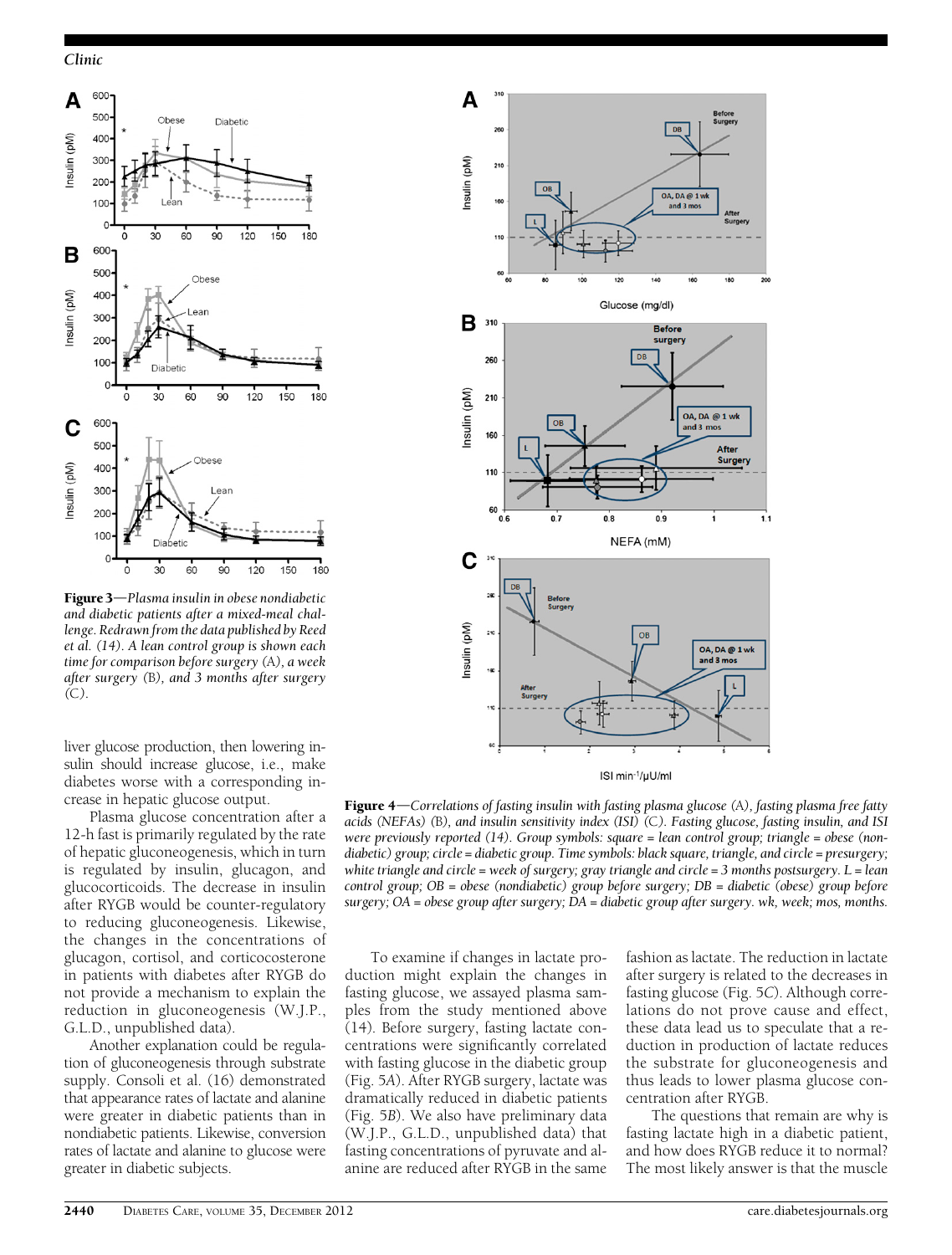

**Figure 5—Plasma lactate in normal lean control subjects and in diabetic and nondiabetic (obese)** patients before and after RYGB. Fasting plasma samples from the study reported by Reed et al. (14) were analyzed for lactate. A: Correlation of fasting plasma lactate with fasting plasma glucose in diabetic patients before surgery. B: Fasting plasma lactate in diabetic and nondiabetic (obese) patients before and after surgery. The mean value  $\pm$  SEM for a control lean group is shown as a solid  $\pm$  the dashed lines. White bars show data prior to surgery, black bars show data at 1 week after surgery, and gray bars show data at 3 months after surgery. C: Correlation of fasting plasma lactate and fasting plasma glucose in lean, obese, and diabetic groups before and after RYGB. Group symbols: square = lean control group; triangle = obese (nondiabetic) group; circle = diabetic group. Time symbols: black square, triangle, and circle = presurgery; white triangle and circle = week of surgery; gray triangle and circle = 3 month postsurgery. L = lean control group; OB = obese (nondiabetic) group before surgery; DB = diabetic (obese) group before surgery; OA = obese group after surgery; DA = diabetic group after surgery. wk, week; mos, months.

cannot manage the large excess of "fuel." In spite of insulin resistance, it is likely that the muscle is taking up more glucose than it needs or can store during fasting hyperinsulinemia. Once it is converted to glucose 6-phosphate, the only way for the muscle to "export" carbons is through conversion to pyruvate with subsequent

conversions to lactate and alanine and transport into blood.

The concurrently elevated levels in fasting glucose and lactate in diabetic patients suggest an upregulated Cori cycle. In the Cori cycle, lactate produced by muscle goes to the liver where it is converted to glucose and then returned to the

#### Pories and Dohm

muscle where lactate is again formed through glycolysis. Since hyperglycemia is an undesirable outcome we might say that we have a "vicious Cori cycle" in diabetic patients. After RYGB, both fasting insulin and lactate are reduced, which leads us to speculate that the correction of hyperinsulinemia leads to less gluconeogenic substrate production and resolution of hyperglycemia.

#### A new hypothesis for the cause of diabetes-Our results

from these studies of diabetic patients who have remission of diabetes after RYGB lead us to propose a new hypothesis for the mechanism causing diabetes and how RYGB is able to reverse the disease. T2DM starts with a diabetogenic signal from the gastrointestinal (GI) tract to the islets that causes a chronic and increasing basal hyperinsulinemia that in turn blunts the normally spiking insulin response to a meal. This, plus the muscle insulin resistance that accompanies diabetes, reduces glucose clearance. Further, during overnight fasting, this continuous basal hyperinsulinemia causes the muscle to release chronically high amounts of gluconeogenic substrates with subsequent chronically elevated hepatic production of glucose. This situation is diagramed in Fig. 6.

When a diabetic patient has an RYGB, the GI diabetogenic signal is no longer generated, and the fasting hyperinsulinemia is corrected. Lowering fasting insulin results in lower production of pyruvate, lactate, and alanine in muscle. and gluconeogenesis in liver is subsequently reduced. With lower concentrations of insulin in the fasting state, insulin secretion in response to a meal is "normalized," and the muscle can respond by lower glucose uptake during fasting and increased glucose uptake in response to a meal.

# Conclusions and

**implications**—The hypothesis that hyperinsulinemia is the underlying mechanism causing diabetes is not new. Jesse Roth and colleagues (6,17) made a strong case for fasting hyperinsulinemia causing insulin resistance and development of diabetes. In her Banting Lecture at the 2011 American Diabetes Association Scientific Sessions, Dr. Barbara Corkey (18) (who has authored the "bench" contribution for this Bench to Clinic Symposia) presented convincing evidence in animals for the